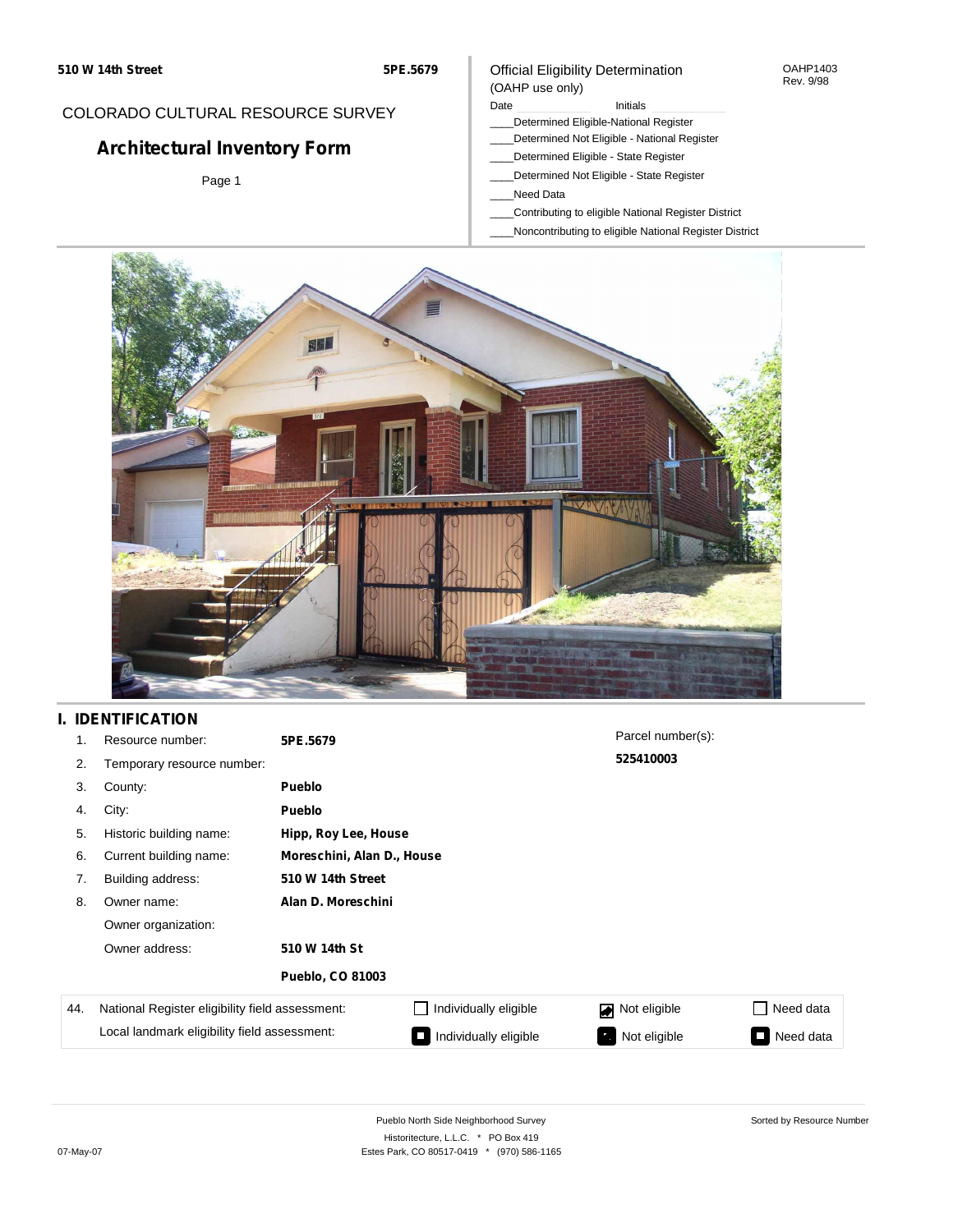Page 2

### **II. GEOGRAPHIC INFORMATION**

| 9.  | P.M.<br>6th            | Township:<br><b>20S</b>                | 65W<br>Range:             |  |
|-----|------------------------|----------------------------------------|---------------------------|--|
|     | 1/4<br>of<br><b>NW</b> | of NW<br>NE<br>1/4<br>1/4<br>of<br>SE. | of Section<br>1/4<br>25   |  |
| 10. | UTM reference zone:    | 13                                     |                           |  |
|     | Easting:               | 533799                                 | Northing:<br>4236709      |  |
| 11. | USGS quad name:        | <b>Northeast Pueblo</b>                | Scale:<br>7.5             |  |
|     | Year:                  | 1961 (Photorevised 1970 and<br>1974)   |                           |  |
| 12. | $Lot(s)$ :             | North 110 feet of Lot 5; Block 38      |                           |  |
|     | Addition:              | <b>County Addition</b>                 | Year of addition:<br>1869 |  |

13. Boundary description and justification:

The boundary, as described above, contains but does not exceed the land historically associated with this property.

Metes and bounds exist:

П

### **III. ARCHITECTURAL DESCRIPTION**

| 14. | Building plan (footprint, shape):    | <b>Rectangular Plan</b>              |                       |
|-----|--------------------------------------|--------------------------------------|-----------------------|
|     | Other building plan descriptions:    |                                      |                       |
| 15. | Dimensions in feet (length x width): | 1,204 square feet                    |                       |
| 16. | Number of stories:                   | 1                                    |                       |
| 17. | Primary external wall material(s):   | <b>Brick</b><br><b>Stucco</b>        | Other wall materials: |
| 18. | Roof configuration:                  | <b>Gabled Roof/Front Gabled Roof</b> |                       |
|     | Other roof configurations:           |                                      |                       |
| 19. | Primary external roof material:      | <b>Asphalt Roof/Composition Roof</b> |                       |
|     | Other roof materials:                |                                      |                       |
| 20. | Special features:                    | Fence                                |                       |
|     |                                      | <b>Garage/Attached Garage</b>        |                       |
|     |                                      | Chimney                              |                       |
|     |                                      | Porch                                |                       |

#### 21. General architectural description:

Oriented to the north, this house rests on a concrete foundation, covered in cream-painted stucco. The basement windows are 2-light hopper. A red, raked-brick veneer, with tan, raked-brick window sills, clads the exterior walls. Cream-painted stucco covers the gables. Broad, white-painted wooden composition siding clads the exterior walls of a hipped-roof addition across the rear (south) elevation. Windows vary from 5 (vertical)-over-1-light to 4-over-1-light, double-hung sash, with black-painted **wood frames, aluminum-frame storm windows, and cream-painted wood surrounds. A pair of single-light casement windows,** with frosted glass, flanks the engaged hearth and chimney on the north side of the east elevation. A three-light hopper or awning window, with battered surround, pierces the front (north) porch gable. The rear (south) addition has 1-over-1-light, double-hung sash windows. A front-gabled porch protrudes from the eastern thirds of the front (north) façade. It has a brick kneewall and supports. Ten concrete steps, flanked on the west by a wrought-iron railing, approach the porch on the west end of its north elevation. The porch provides access to a pair of doorways, opening at the center of the elevation. Both host singlepanel, 3 light (vertical) oak doors, opening behind aluminum-frame storm doors. A shed-roofed structure, apparently an attached garage, protrudes from the western third of the façade, at the basement level. It is comprised of a wrought-iron frame and sheets of corrugated, tan, translucent fiberglass. Dominating its north elevation are paired, fiberglass doors. Another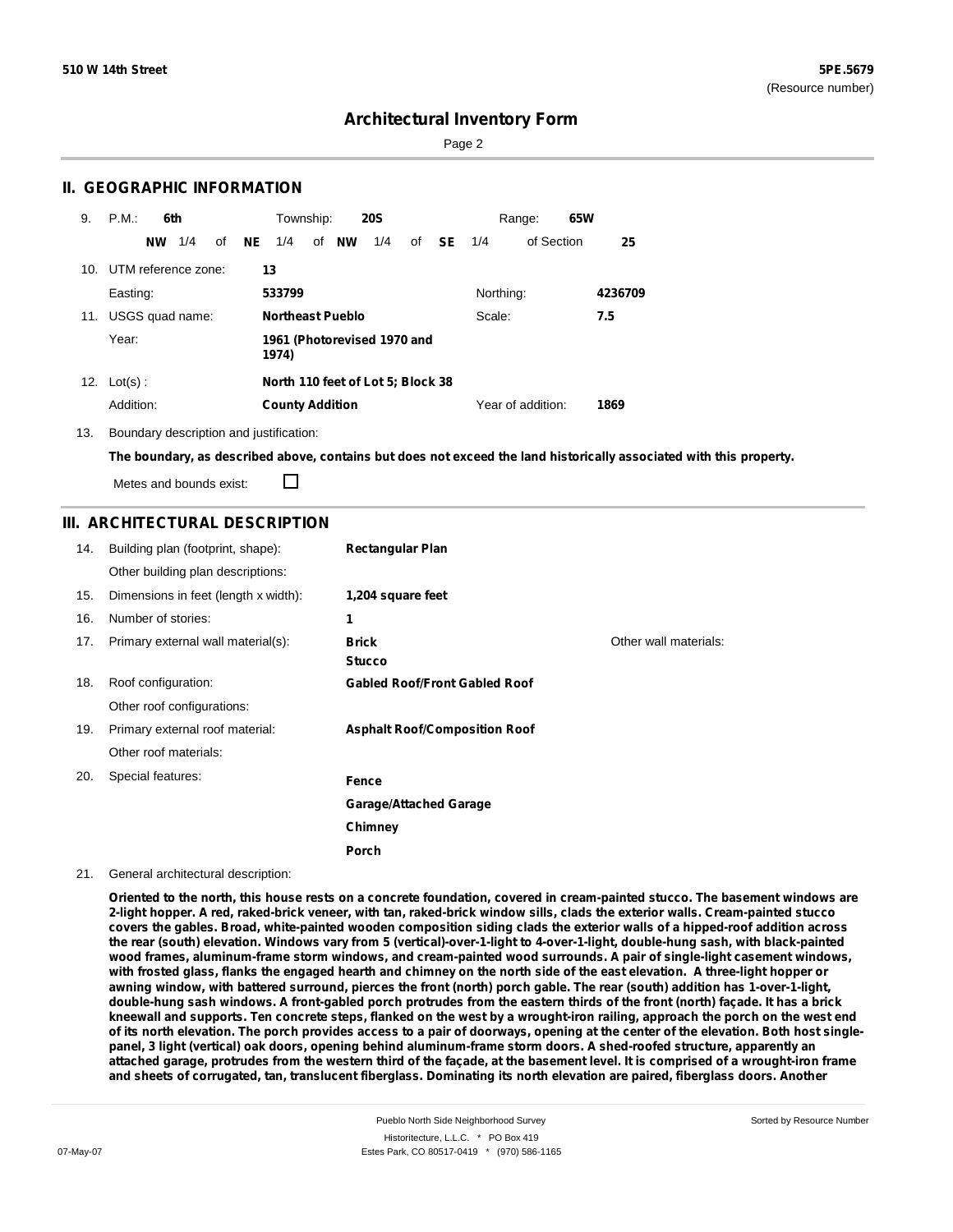Page 3

doorway opens in the east end of the rear elevation. It hosts a 1-light, glass-in-wood-frame door, painted black, opening behind an aluminum-frame storm door. Red, interlocking asphalt shingles cover the front-gabled main roof and all other roof surfaces. **The shaped rafter and perlin ends are exposed.**

22. Architectural style: **Late 19th And Early 20th Century American Movements/Craftsman**

Other architectural styles:

Building type:

**Bungalow**

23. Landscape or special setting features:

This property is located on terrain sloping downward from northwest to southeast, with an elevation of around 4,700 feet above mean sea level. The neighborhood features a mixture of small and large, one- to three-story houses and commercial buildings, with some residential and medical-related buildings towering many stories above the rest of the landscape. Setbacks from West 14th Street are generally the same on this block. This property is situated on the south side of West 14th Street, between 508 West 14th Street to the east and 512 West 14th Street to west. Grass covers the strip separating the sidewalk from the street. A brick retaining wall, in turn, separates the sidewalk from the front lawn. A planted-grass yard, with mature landscaping, covers the property. Dividing the back yard from an east-west-oriented alley is an 11-foot-high, sandstone retaining wall, capped by a chain-link fence. A sandstone and concrete steps ascends from the alley, through the wall, **providing access to the southeast corner of the back yard.**

24. Associated buildings, features or objects: **No associated buildings identified.**

### **IV. ARCHITECTURAL HISTORY**

| 25. | Date of Construction:  | Estimate:                        | Actual: | 1930                                                                                          |
|-----|------------------------|----------------------------------|---------|-----------------------------------------------------------------------------------------------|
|     | Source of Information: |                                  |         | Pueblo County Office of Tax Assessor. Property information card [internet].                   |
| 26. | Architect:             | unknown                          |         |                                                                                               |
|     | Source of information: |                                  |         |                                                                                               |
| 27. | Builder:               | unknown                          |         |                                                                                               |
|     | Source of information: |                                  |         |                                                                                               |
| 28. | Original Owner:        | Roy Lee Hipp                     |         |                                                                                               |
|     | Source of information: | Co. consulted 1886 through 2003. |         | Pueblo City Directory. Pueblo, Co.; Salt Lake City; Kansas City, Mo.; and others: R.L. Polk & |

29. Construction history:

According to Pueblo County Tax Assessor records, this building was constructed in 1930. An analysis of the style, materials, and historical records corroborates this date. This bungalow shares characteristics in common with adjacent houses at 512, 514, and 516 West 14th Street, and 1310 North Elizabeth Street, suggesting that the same builder constructed all of them. The shed-roofed structure in front (north of) the garage appears to date to after 1950, while the small, shed-roofed addition across **the rear (south) elevation appears to have been constructed after 1970.**

30. Location: **original** Date of move(s):

### **V. HISTORICAL ASSOCIATIONS**

|     | 31. Original use(s): | <b>Single Dwelling</b> |
|-----|----------------------|------------------------|
| 32. | Intermediate use(s): | <b>Single Dwelling</b> |
|     | 33. Current use(s):  | <b>Single Dwelling</b> |

- **Residence** Site type(s): 34.
- 35. Historical background:

This house was constructed in 1930 on a previously undeveloped parcel. The first owner and resident was Roy Lee Hipp. He was a veteran of World War I, serving in the 115th Ordnance Department. With his wife, Harriet Spencer Hipp, Roy had two sons, James Arthur Hipp and Roy Lee Hipp, Jr. The elder Roy Hipp died on June 20, 1945. His widow and son James, who had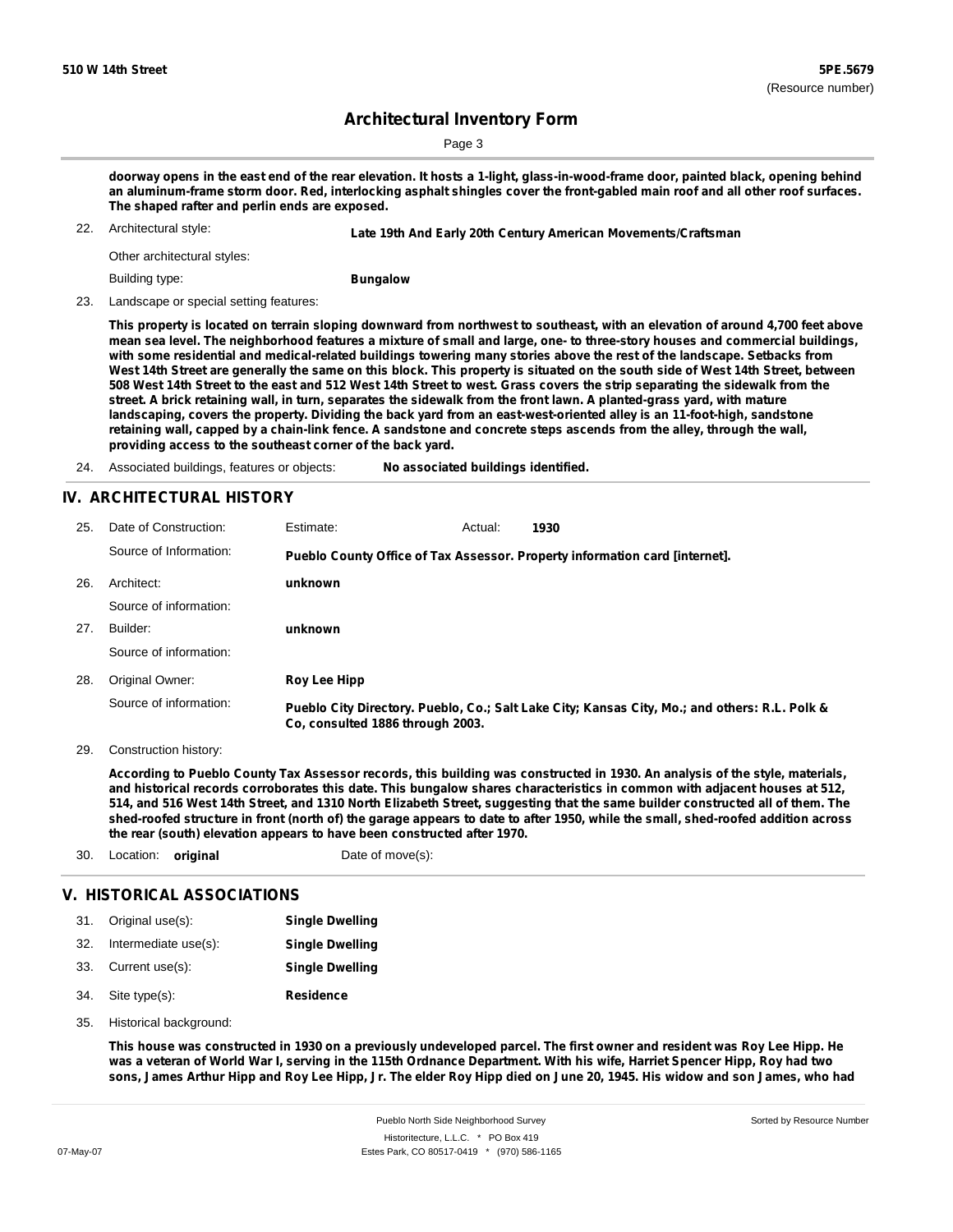Page 4

**been residing at this address, sold the property.**

Purchasing the house and lot was Walter W. Merrell. He was born in Newton, Kansas, on August 14, 1903. He came to Pueblo in 1923 and worked as the interline freight accountant for the Colorado & Wyoming Railroad. He retired after 31 years of service, later taking a position as a meat buyer for Safeway supermarkets in the area. With his wife, Mildred Merrell, Walter had a son, Craig Merrell, and a daughter, Linda Morgan. Prior to his death on February 3, 1987, Walter and Mildred Merrell moved to the **Villa Pueblo Towers.**

George P. and Virginia Williams purchased this property prior to 1988, when they transferred it to Robert B. Williams. He, in turn, transferred the property back to George P. and Virginia Williams in 2002. They sold it a year later to Alan D. Moreschini, **the current owner and resident.**

**Pueblo County Office of Tax Assessor. Property information card [internet].**

**Pueblo City Directory. Pueblo, Co.; Salt Lake City; Kansas City, Mo.; and others: R.L. Polk & Co, consulted 1886 through 2003.**

**Sanborn Fire Insurance Maps (for Pueblo, Colorado). New York: Sanborn Map and Publishing Co., 1883, 1886, 1889, 1893, 1904-05, 1904-51, and 1904-52.**

**"Hipp (Roy Lee)" [obituary]. Pueblo Chieftain, 21 June 1945, p. 5.**

**"Walter W. Merrell" [obituary]. Pueblo Chieftain, 5 February 1987, p. 2C.**

<sup>36.</sup> Sources of information: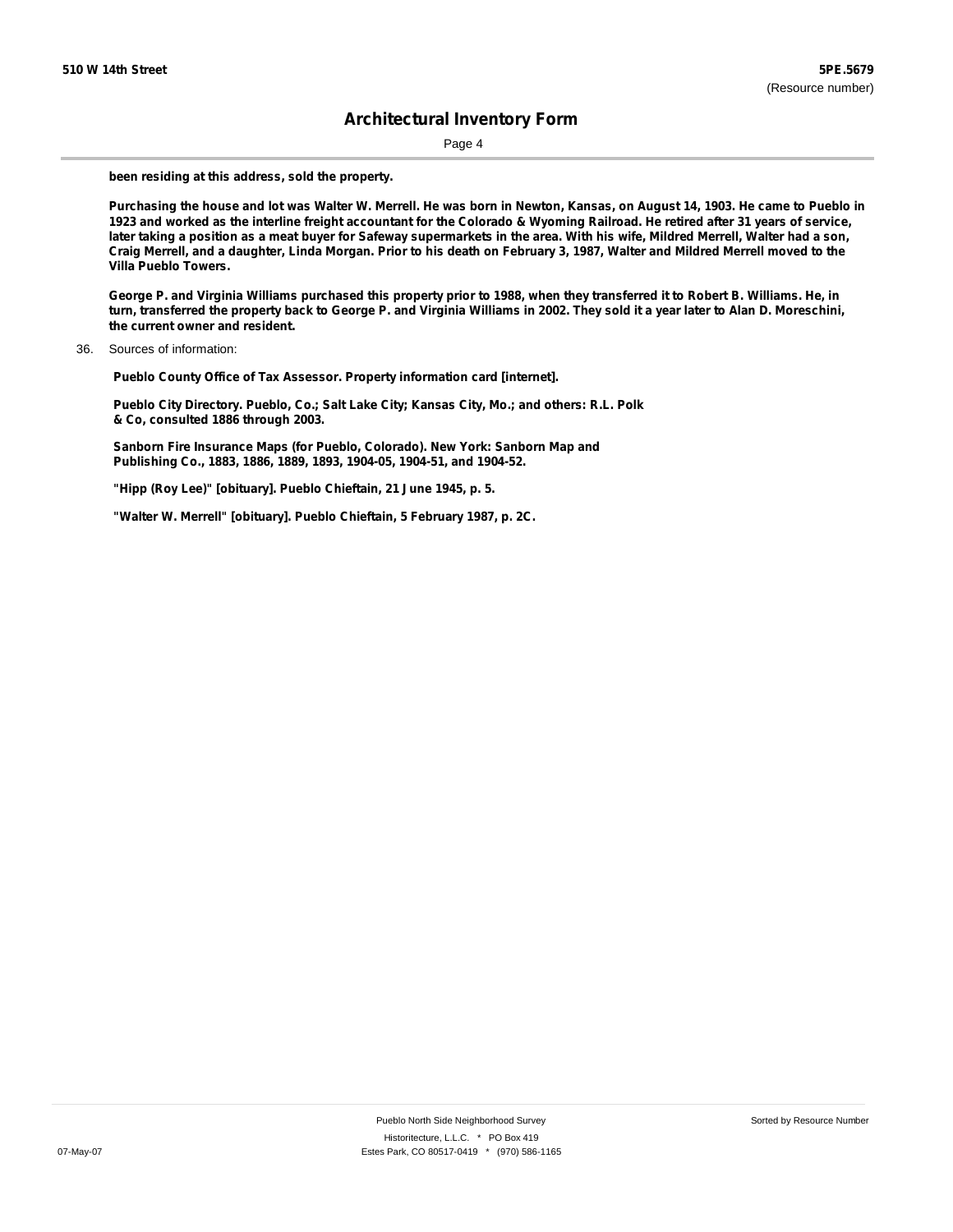٠

Sorted by Resource Number

# **Architectural Inventory Form**

Page 5

|     | <b>VI. SIGNIFICANCE</b>                                                                                                                                                                                                                                                               |  |  |  |  |
|-----|---------------------------------------------------------------------------------------------------------------------------------------------------------------------------------------------------------------------------------------------------------------------------------------|--|--|--|--|
| 37. | Local landmark designation:<br>Yes $\Box$<br>No.<br>$\mathbf{F}$                                                                                                                                                                                                                      |  |  |  |  |
|     | Designation authority:                                                                                                                                                                                                                                                                |  |  |  |  |
|     | Date of designation:                                                                                                                                                                                                                                                                  |  |  |  |  |
| 38. | Applicable National Register criteria:                                                                                                                                                                                                                                                |  |  |  |  |
|     | A. Associated with events that have made a significant contribution to the broad pattern of our history.                                                                                                                                                                              |  |  |  |  |
|     | $\Box$<br>B. Associated with the lives of persons significant in our past.                                                                                                                                                                                                            |  |  |  |  |
|     | C. Embodies the distinctive characteristics of a type, period, or method of construction, or represents the work<br>◙<br>of a master, or that possess high artistic values, or represents a significant and distinguished entity whose<br>components may lack individual distinction. |  |  |  |  |
|     | D. Has yielded, or may be likely to yield, information important in history or prehistory.                                                                                                                                                                                            |  |  |  |  |
|     | Qualifies under Criteria Considerations A through G (see manual).                                                                                                                                                                                                                     |  |  |  |  |
|     | Does not meet any of the above National Register criteria.                                                                                                                                                                                                                            |  |  |  |  |
|     | <b>Pueblo Standards for Designation:</b>                                                                                                                                                                                                                                              |  |  |  |  |
|     | <u>1a. History</u>                                                                                                                                                                                                                                                                    |  |  |  |  |
|     | Have direct association with the historical development of the city, state, or nation; or<br>$\overline{\phantom{a}}$ .                                                                                                                                                               |  |  |  |  |
|     | <u>1b. History</u>                                                                                                                                                                                                                                                                    |  |  |  |  |
|     | Be the site of a significant historic event; or<br>$\Box$                                                                                                                                                                                                                             |  |  |  |  |
|     | 1c. History                                                                                                                                                                                                                                                                           |  |  |  |  |
|     | Have direct and substantial association with a person or group of persons who had influence on society.<br>$\Box$                                                                                                                                                                     |  |  |  |  |
|     | 2a. Architecture                                                                                                                                                                                                                                                                      |  |  |  |  |
|     | Embody distinguishing characteristics of an architectural style or type; or<br>$\Box$                                                                                                                                                                                                 |  |  |  |  |
|     | 2b. Architecture                                                                                                                                                                                                                                                                      |  |  |  |  |
|     | Be a significant example of the work of a recognized architect or master builder, or<br>$\mathcal{L}_{\mathcal{A}}$                                                                                                                                                                   |  |  |  |  |
|     | 2c. Architecture                                                                                                                                                                                                                                                                      |  |  |  |  |
|     | Contain elements of architectural design, engineering, materials, craftsmanship, or artistic merit which represent a<br>О<br>significant or influential innovation;                                                                                                                   |  |  |  |  |
|     | 2d. Architecture                                                                                                                                                                                                                                                                      |  |  |  |  |
|     | Portray the environment of a group of people or physical development of an area of the city in an era of history<br>О<br>characterized by a distinctive architectural style.                                                                                                          |  |  |  |  |
|     | 3a. Geography                                                                                                                                                                                                                                                                         |  |  |  |  |
|     | Have a prominent location or be an established, familiar, and orienting visual feature of the contemporary city, or                                                                                                                                                                   |  |  |  |  |
|     | 3b. Geography<br>Promote understanding and appreciation of Pueblo's environment by means of distinctive physical characteristics<br>or rarity; or                                                                                                                                     |  |  |  |  |
|     | 3c. Geography                                                                                                                                                                                                                                                                         |  |  |  |  |
|     | Make a special contribution to Pueblo's distinctive character.<br>$\Box$                                                                                                                                                                                                              |  |  |  |  |
|     | Not Applicable                                                                                                                                                                                                                                                                        |  |  |  |  |
|     | Does not meet any of the above Pueblo landmark criteria.<br>П                                                                                                                                                                                                                         |  |  |  |  |
| 39. | Area(s) of Significance:<br><b>Architecture</b>                                                                                                                                                                                                                                       |  |  |  |  |
| 40. | Period of Significance:<br>1930                                                                                                                                                                                                                                                       |  |  |  |  |
| 41. | National:<br>Level of significance:<br>Local<br>State<br>$\Box$                                                                                                                                                                                                                       |  |  |  |  |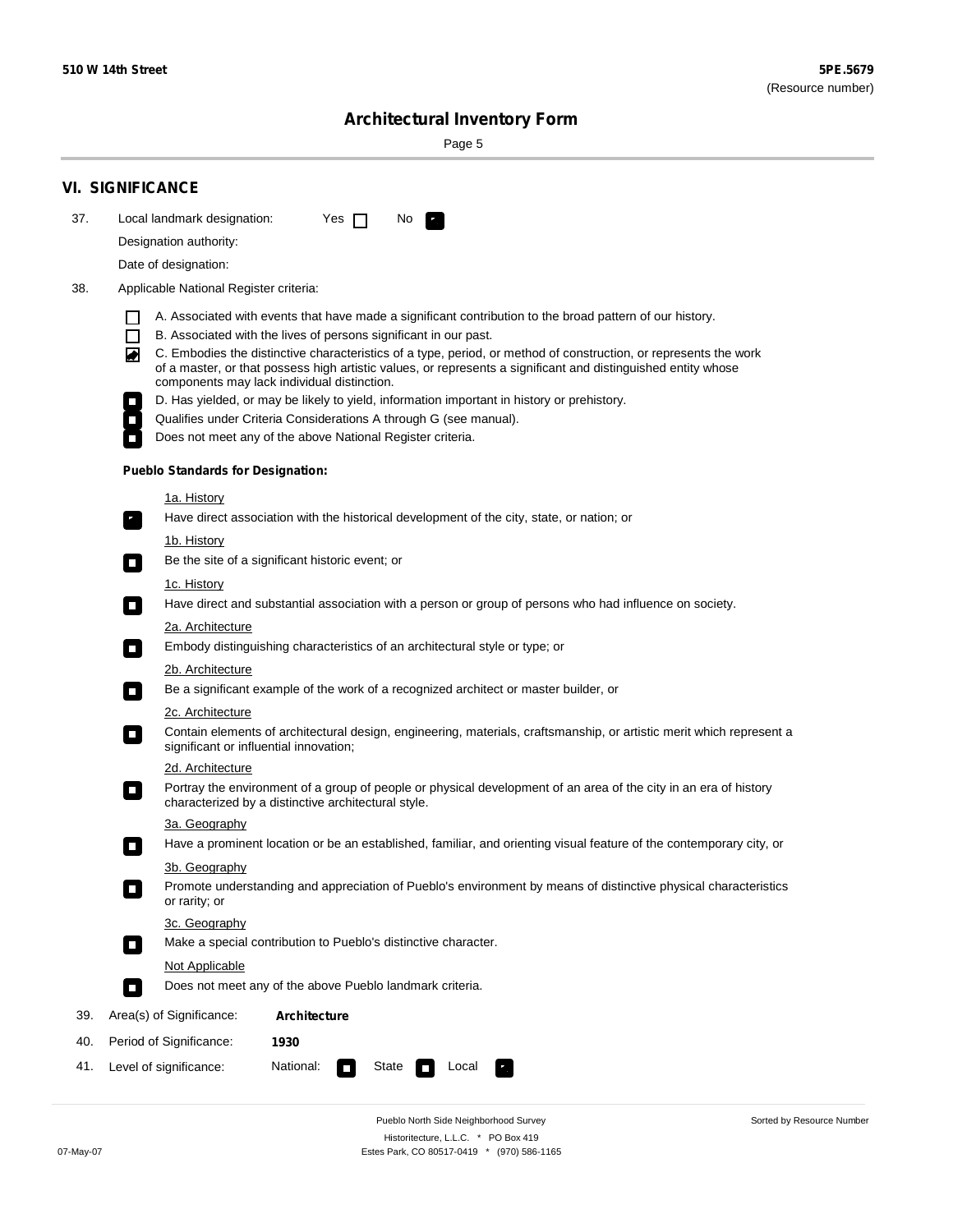Page 6

#### 42. Statement of significance:

This property is historically significant under Pueblo Local Landmark criterion 1A for its association with the development of Pueblo's North Side Neighborhood in the first half of the 20th Century, when popular suburban styles and forms of houses, like this one, were widely constructed on the remaining undeveloped portions of this neighborhood. As well, the house is architecturally significant under National Register criterion C (Pueblo Local Landmark criterion 2A) as an intact example of a **Craftsman-style bungalow. However, the levels of architectural and historical significance, combined with physical integrity,** are not to the extent that this property would qualify for individual listing in the National Register of Historic Places, the Colorado State Register of Historic Properties, or as a City of Pueblo Landmark. Nonetheless, it is most likely a contributing **resource within any potential historic district.**

#### 43. Assessment of historic physical integrity related to significance:

Constructed in 1930, this house exhibits a moderately high level of physical integrity relative to the seven aspects of integrity as defined by the National Park Service and the Colorado Historical Society: location, setting, design, materials, workmanship, feeling, and association. The only notable alterations have been the expansion of the garage and a rear (south) addition, both of which are small in scale and clearly differentiated from the original building. Almost all character-defining features remain intact. This property retains sufficient physical integrity to convey its architectural and historical significance.

#### **VII. NATIONAL REGISTER ELIGIBILITY ASSESSMENT**

44. National Register eligibility field assessment: Local landmark eligibility field assessment:

45. Is there National Register district potential? Yes No **Individually eligible Not eligible** Not eligible **Need data** 

**Pueblo's North Side Neighborhood represents the evolution of the city's professional middle and upper classes. Its diversity of architectural styles and forms directly represents the city's changing economic and cultural climates. As well, the neighborhood is distinctive because it appears to have evolved independently of the area's dominant industry, steel manufacturing.** Discuss:

m

Yes Yes No

**Individually eligible Not eligible** Not eligible **Need data** 

 $No$   $\neg$   $N/A$ 

 $N/A$ 

If there is National Register district potential, is this building contributing:

If the building is in existing National Register district, is it contributing: 46.

### **VIII. RECORDING INFORMATION**

| 47. | Photograph numbers): | <b>CD-ROM Photo Disc: North Side Photos</b><br>File Name(s): 14thstw510                                                       |
|-----|----------------------|-------------------------------------------------------------------------------------------------------------------------------|
|     | Negatives filed at:  | <b>Special Collections</b><br><b>Robert Hoag Rawlings Public Library</b><br>100 East Abriendo Avenue<br>Pueblo, CO 81004-4290 |
| 48. | Report title:        | <b>Pueblo North Side Neighborhood Survey</b>                                                                                  |
| 49. | $Date(s)$ :          | 07/13/05                                                                                                                      |
| 50. | Recorder(s):         | <b>Adam Thomas</b>                                                                                                            |
| 51. | Organization:        | Historitecture, L.L.C.                                                                                                        |
| 52. | Address:             | <b>PO Box 419</b>                                                                                                             |
|     |                      | Estes Park, CO 80517-0419                                                                                                     |
| 53. | Phone number(s):     | (970) 586-1165                                                                                                                |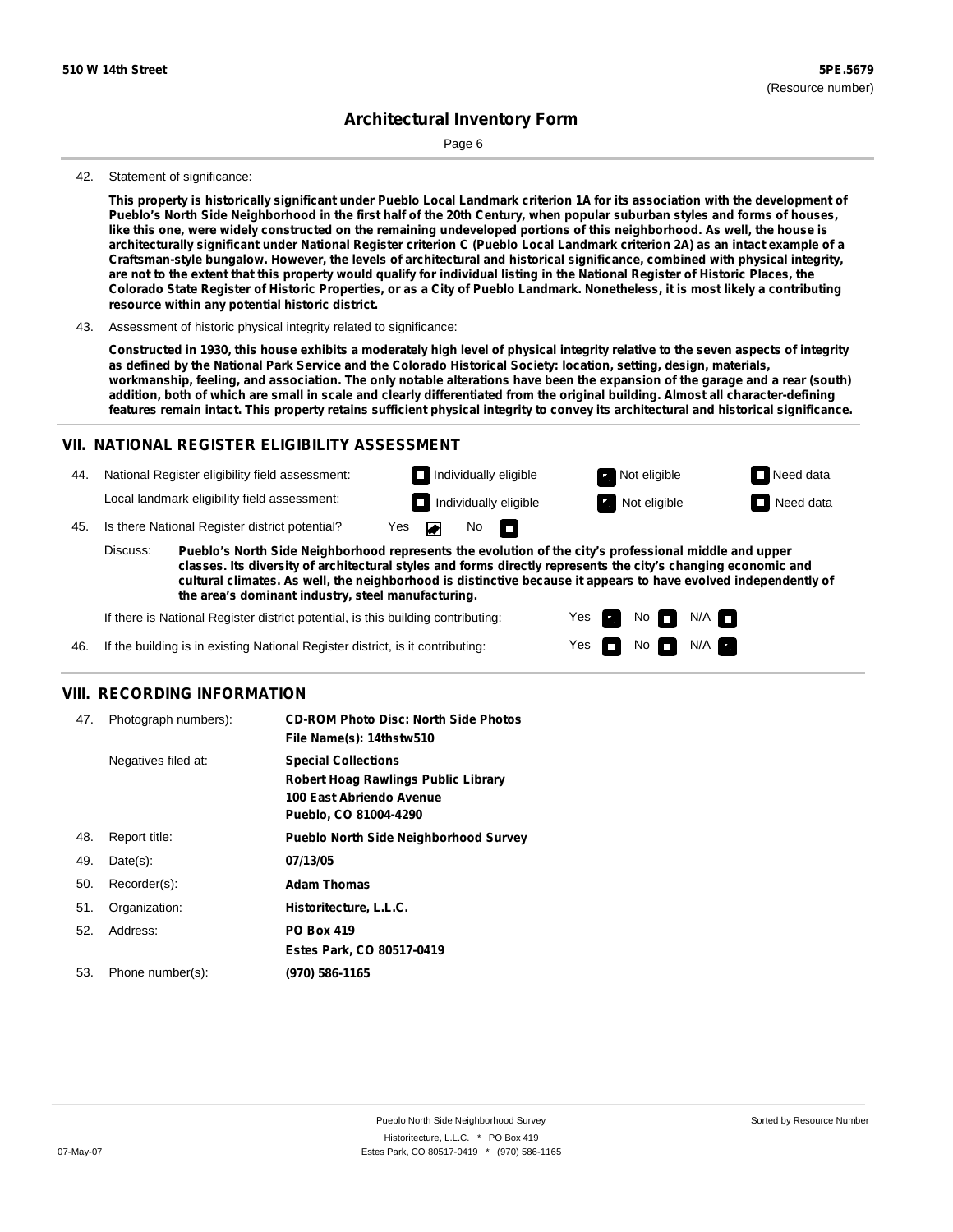Page 7